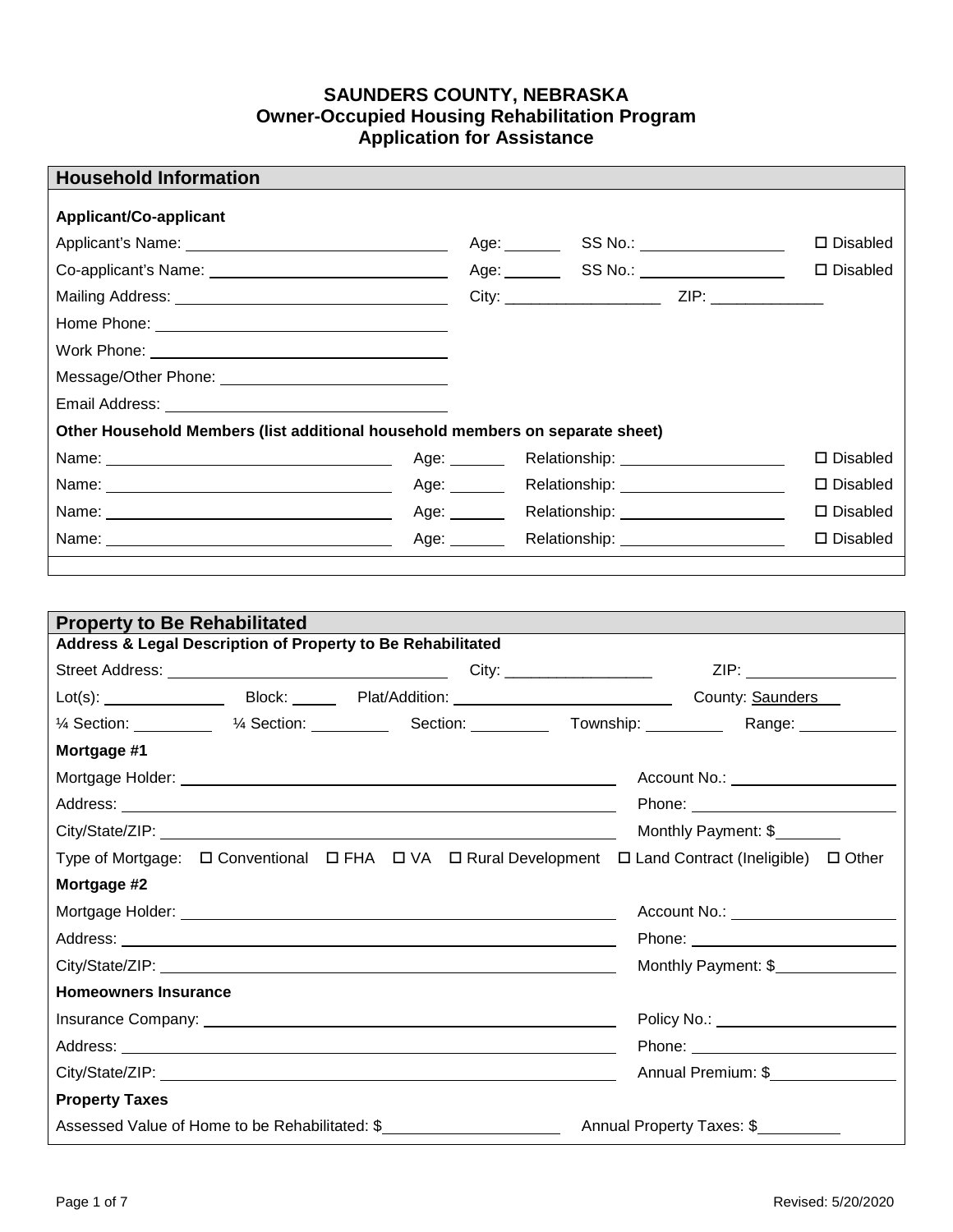| <b>Employment</b><br><b>Applicant</b><br>$\square$ Full-time<br>□ Self-employed<br>Years/Months Employed: /<br>$\square$ Full-time<br>□ Self-employed<br>Years/Months Employed: /<br><b>Co-applicant</b><br>$\Box$ Full-time $\Box$ Self-employed<br>Years/Months Employed: /<br>□ Self-employed<br>$\square$ Full-time |
|-------------------------------------------------------------------------------------------------------------------------------------------------------------------------------------------------------------------------------------------------------------------------------------------------------------------------|
|                                                                                                                                                                                                                                                                                                                         |
|                                                                                                                                                                                                                                                                                                                         |
|                                                                                                                                                                                                                                                                                                                         |
|                                                                                                                                                                                                                                                                                                                         |
|                                                                                                                                                                                                                                                                                                                         |
|                                                                                                                                                                                                                                                                                                                         |
|                                                                                                                                                                                                                                                                                                                         |
|                                                                                                                                                                                                                                                                                                                         |
|                                                                                                                                                                                                                                                                                                                         |
|                                                                                                                                                                                                                                                                                                                         |
|                                                                                                                                                                                                                                                                                                                         |
|                                                                                                                                                                                                                                                                                                                         |
|                                                                                                                                                                                                                                                                                                                         |
|                                                                                                                                                                                                                                                                                                                         |
|                                                                                                                                                                                                                                                                                                                         |
| Phone: <u>___________________________</u>                                                                                                                                                                                                                                                                               |
| Years/Months Employed: /                                                                                                                                                                                                                                                                                                |
|                                                                                                                                                                                                                                                                                                                         |
| <b>Income</b>                                                                                                                                                                                                                                                                                                           |
| Annual Income from Wages, Salaries, Benefits, Etc.                                                                                                                                                                                                                                                                      |
| Applicant's Annual Income from Wages/Salaries:<br>$\frac{1}{2}$<br>(Attach copy of two current wage statements)                                                                                                                                                                                                         |
| Co-applicant's Annual Income from Wages/Salaries:<br>$\frac{1}{2}$<br>(Attach copy of two current wage statements)                                                                                                                                                                                                      |
| Annual Income from Social Security:<br>(Attach copy of benefits letters)<br>$\frac{1}{2}$                                                                                                                                                                                                                               |
| Annual Income from Supplemental Security Income:<br>(Attach copy of benefits letters)                                                                                                                                                                                                                                   |
| Annual Income from Public Assistance (ADC, TANF):<br>$\frac{1}{2}$<br>(Attach copy of benefits letters)                                                                                                                                                                                                                 |
| Annual Income from Benefits/Pensions:<br>$\frac{1}{2}$<br>(Attach copy of recent statements)                                                                                                                                                                                                                            |
| Annual Income from Annuities:<br>(Attach copy of recent statements)<br>$\frac{1}{2}$                                                                                                                                                                                                                                    |
| (Attach copy of divorce decree)<br>Annual Income from Child Support:<br>$\frac{1}{2}$                                                                                                                                                                                                                                   |
|                                                                                                                                                                                                                                                                                                                         |
| Annual Income from Alimony:<br>(Attach copy of divorce decree)<br>$\frac{1}{2}$                                                                                                                                                                                                                                         |
|                                                                                                                                                                                                                                                                                                                         |
| Annual Income from Rental Properties:<br>\$                                                                                                                                                                                                                                                                             |

| Case No.: The contract of the contract of the contract of the contract of the contract of the contract of the contract of the contract of the contract of the contract of the contract of the contract of the contract of the |  |
|-------------------------------------------------------------------------------------------------------------------------------------------------------------------------------------------------------------------------------|--|
| Annual Income from Rental Properties:                                                                                                                                                                                         |  |
| Other Annual Income:                                                                                                                                                                                                          |  |
| Other Annual Income:<br>Explain:                                                                                                                                                                                              |  |
| Total Annual Household Income (Total of Above):                                                                                                                                                                               |  |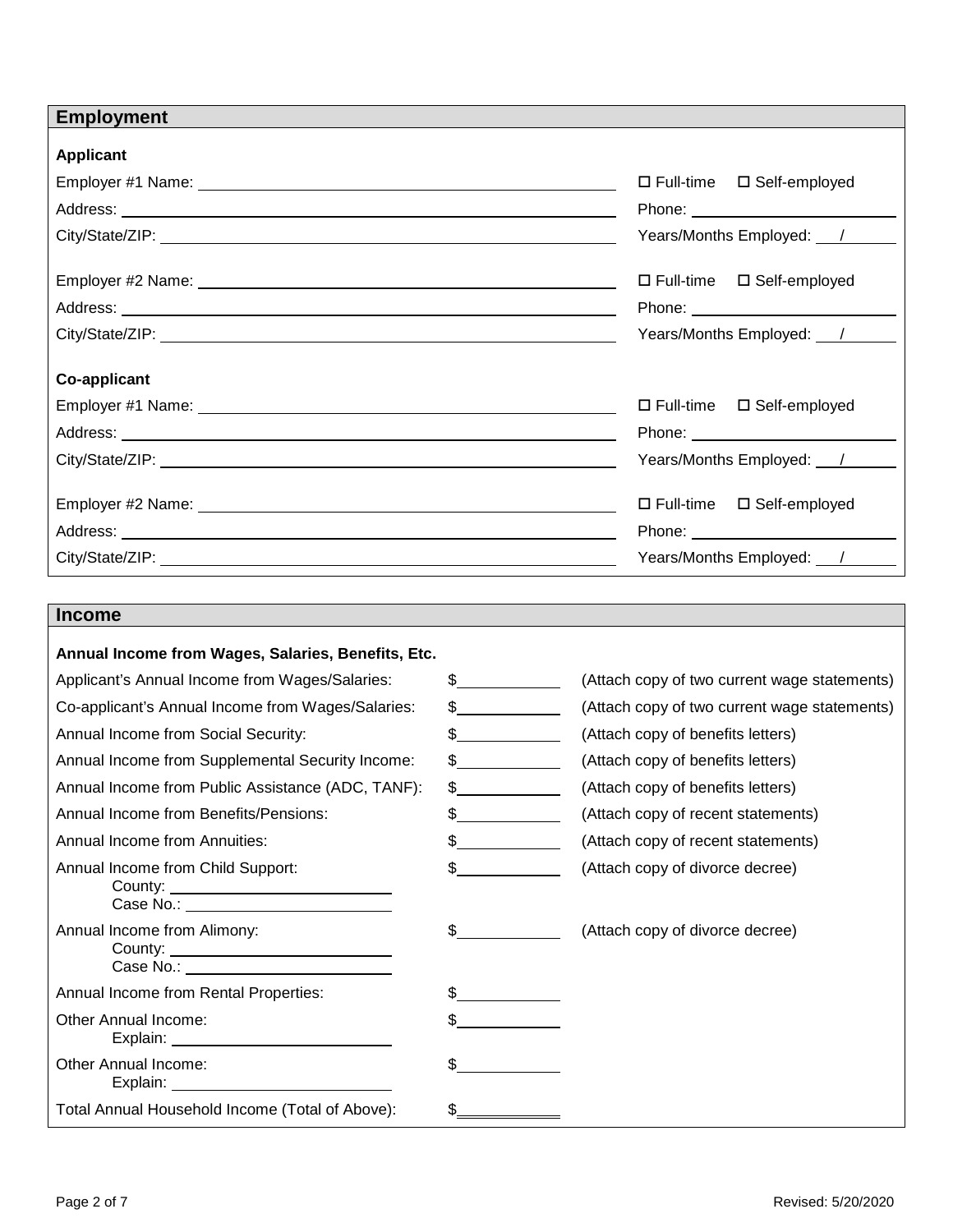| <b>Assets</b>                                                                                                                                      |                                                |
|----------------------------------------------------------------------------------------------------------------------------------------------------|------------------------------------------------|
| <b>Checking/Savings Accounts</b>                                                                                                                   |                                                |
|                                                                                                                                                    | $\Box$ Checking $\Box$ Savings<br>$\Box$ Other |
|                                                                                                                                                    | Account No.: _______________________           |
|                                                                                                                                                    | Current Balance: \$                            |
|                                                                                                                                                    |                                                |
|                                                                                                                                                    | $\Box$ Checking $\Box$ Savings $\Box$ Other    |
|                                                                                                                                                    | Account No.: <u>_____________________</u>      |
|                                                                                                                                                    | Current Balance: \$                            |
| Stocks, Bonds, Treasury Bills, Certificates of Deposit and Money Market Accounts                                                                   |                                                |
|                                                                                                                                                    | Account No.: <u>____________________</u>       |
|                                                                                                                                                    | Current Value: \$__________________            |
|                                                                                                                                                    |                                                |
|                                                                                                                                                    | Account No.: <u>____________________</u>       |
|                                                                                                                                                    | Current Value: \$                              |
|                                                                                                                                                    |                                                |
| <b>Retirement Accounts/Pension Funds</b>                                                                                                           |                                                |
|                                                                                                                                                    | Account No.: <u>____________________</u>       |
|                                                                                                                                                    | Current Balance: \$________________            |
|                                                                                                                                                    |                                                |
|                                                                                                                                                    |                                                |
|                                                                                                                                                    | Account No.: _____________________             |
|                                                                                                                                                    | Current Balance: \$                            |
|                                                                                                                                                    |                                                |
| <b>Whole/Universal Life Insurance</b>                                                                                                              |                                                |
| Policy Holder: ___________<br><u> 1980 - Jan Samuel Barbara, poeta establecidade a contra a contra de la contra de la contra de la contra de l</u> | Policy No.: ________________________           |
|                                                                                                                                                    | Surrender Value: \$                            |
|                                                                                                                                                    |                                                |
| Mortgages or Deeds of Trust (other than the home you own)                                                                                          |                                                |
|                                                                                                                                                    |                                                |
|                                                                                                                                                    | Assessed Value: \$                             |
|                                                                                                                                                    | Rental Income: \$__________________            |
|                                                                                                                                                    |                                                |
|                                                                                                                                                    | Assessed Value: \$                             |
|                                                                                                                                                    | Rental Income: \$__________________            |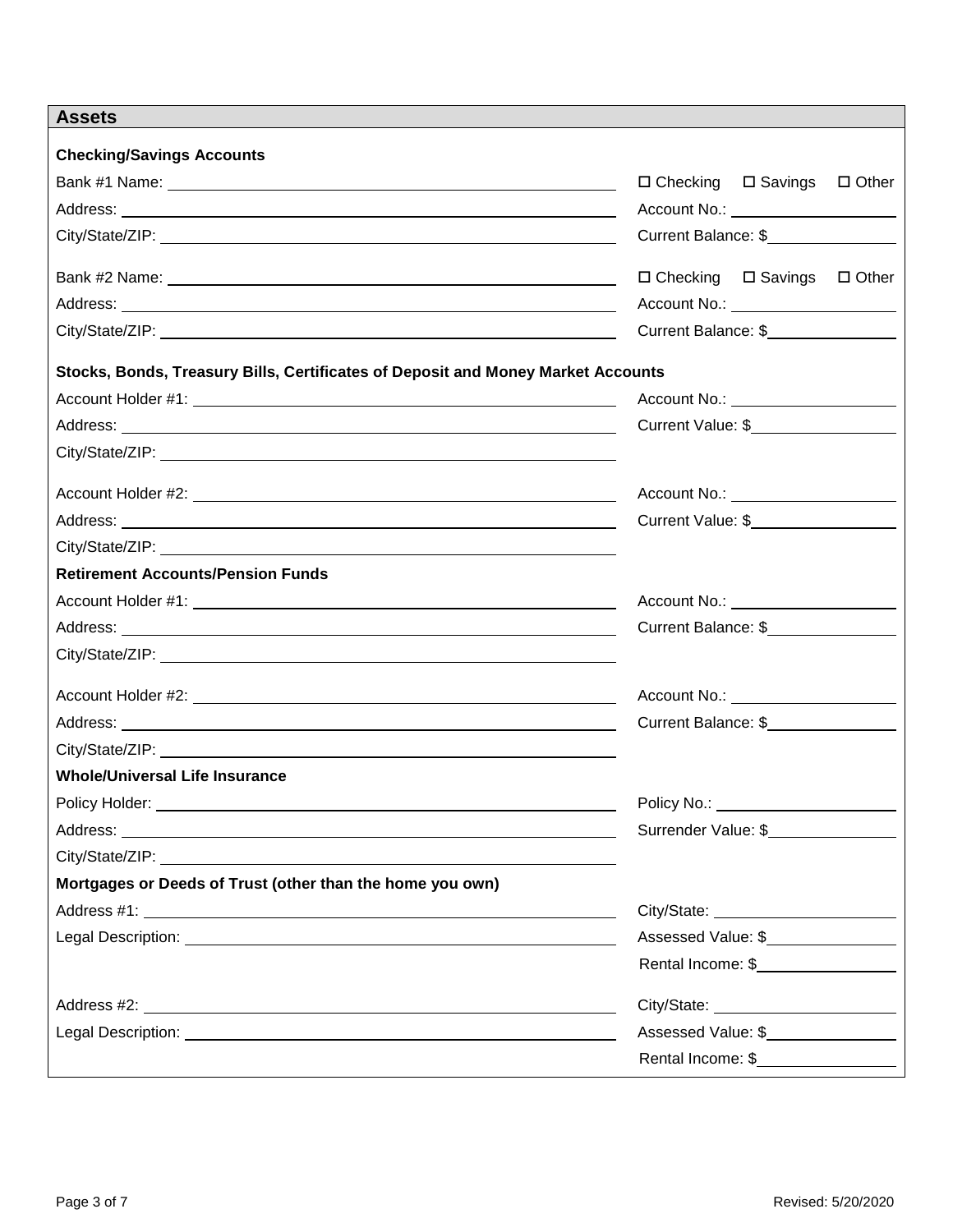# **APPLICANT DECLARATIONS**

### **Declarations**

I (We), the undersigned owners of the property listed on this application hereby make application to participate in the City of Ashland Housing Rehabilitation Program and authorize the City and/or its representative (Southeast Nebraska Development District-SENDD) to verify my (our) eligibility for assistance.

I (We) agree to abide by all rules and regulations established for the rehabilitation program, including the right of the City and/or its representative to inspect the property identified above for the purpose of determining its suitability and condition, as well as to determine the progress of the work being undertaken.

I (We) understand that the receipt of this application by the City and/or its representative in no way implies approval of the application or acceptance of the application for rehabilitation assistance and that approval of the application will depend upon meeting eligibility requirements and the availability of program funds.

I (We) understand that intentionally providing false or misleading information will be grounds for disqualifying me (us) from participation in the program.

I (We) understand that the City and/or its representative may forward my (our) application for assistance to the United States Department of Agriculture (USDA) Rural Development and/or the State of Nebraska Low Income Weatherization Assistance Program.

#### **Signatures**

I (We) hereby certify that I (we) do not have any income or any other assets that are not reported on this form. I (We) hereby further certify that the above information is true and accurate to the best of my (our) knowledge.

| Applicant    | Date |
|--------------|------|
| Co-applicant | Date |

### **Voluntary Information**

The following information is requested to verify compliance with Federal laws prohibiting discrimination on the basis of race, national origin, and sex. You are not required to furnish this information, but are encouraged to do so. This information will not be used in evaluation your application or to discriminate against you in any way.

Indicate the total number of family members in each of the following categories:

| White                     |                                                         |
|---------------------------|---------------------------------------------------------|
| Black/African American    |                                                         |
| Asian                     |                                                         |
|                           | American Indian/Alaskan Native                          |
|                           | Native Hawaiian/Other Pacific Islander                  |
|                           | American Indian/Alaskan Native & White                  |
| Asian & White             |                                                         |
|                           | Black/African American & White                          |
|                           | American Indian/Alaskan Native & Black African American |
| <b>Other Multi-Racial</b> |                                                         |
|                           |                                                         |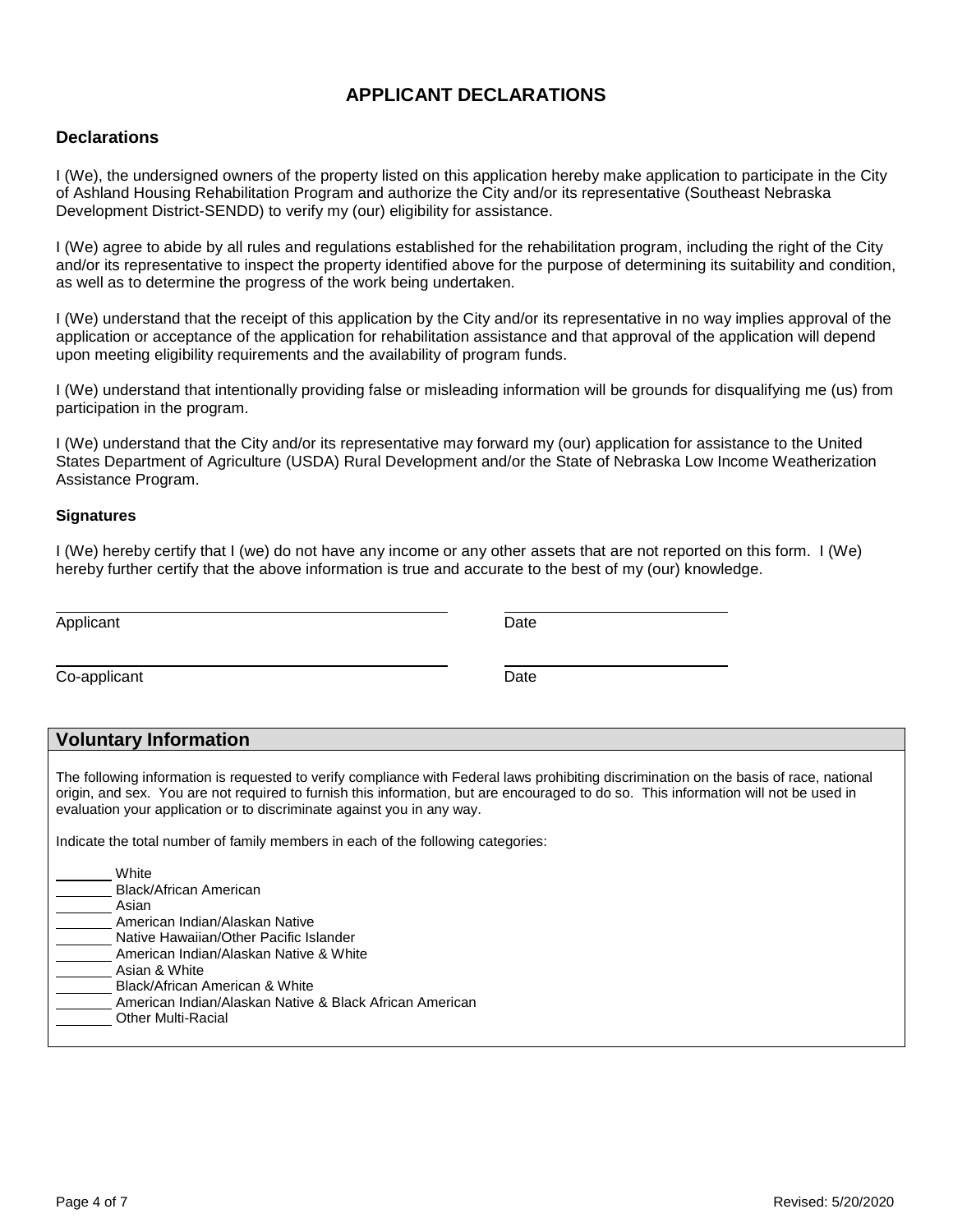### **SAUNDERS COUNTY OWNER-OCCUPIED HOUSING REHABILITATION PROGRAM PROGRAM ELIGIBILITY RELEASE FORM**

#### **Organization Requesting Release of Information:**

Southeast Nebraska Development District 2100 Fletcher Ave., Ste. 100 Lincoln, NE 68521 Phone: 402-475-2560 Fax: 402-475-2794 Date:  $\mathbf{C}$ 

**Purpose:** Your signature on this Program Eligibility Release Form, and the signatures of each member of your household who is 18 years of age or older, authorizes the above-named organization to obtain information from a third party relative to your eligibility and continued participation in the Program

**Privacy Act Notice:** The Department of Housing and Urban Development (HUD) requires the collection of the information derived from this form to determine an applicant's eligibility for the Program and the amounts of assistance necessary using Program funds. This information will be used to establish the level of benefit from the Program; to protect the Government's financial interest; and, to verify the accuracy of the information furnished. It may be released to appropriate Federal, State, and local agencies and, when relevant, to civil, criminal, or regulatory investigators, and to prosecutors. Failure to provide any information may result in a delay or rejection of your eligibility approval. The Department is authorized to ask for this information by the National Affordable Housing Act of 1990.

NOTE: THIS GENERAL CONSENT MAY NOT BE USED TO REQUEST A COPY OF A TAX RETURN. IF A COPY OF A TAX RETURN IS NEEDED, IRS FORM 4506 "REQUEST FOR COPY OF TAX FORM" MUST BE PREPARED AND SIGNED SEPARATELY.

**Information Covered:** Inquiries may be made about items initialed by applicant(s).

|                          | Verification | Applicant's     |
|--------------------------|--------------|-----------------|
|                          | Required     | <b>Initials</b> |
| Wages/Salaries           |              |                 |
| <b>Public Assistance</b> |              |                 |
| Checking/Savings         |              |                 |
| Retirement/Pension       |              |                 |
| <b>Social Security</b>   |              |                 |
| Stocks/Bonds             |              |                 |
| Annuities                |              |                 |
| Alimony                  |              |                 |
| <b>Child Support</b>     |              |                 |
| <b>Rental Properties</b> |              |                 |

**Instructions:** Each adult member of the household must sign a Program Eligibility Release Form prior to the receipt of benefits. Additional signatures must be obtained from new adult members whenever they join the household or whenever members of the household become 18 years of age.

**Authorization:** I authorize the above-named agency and HUD to obtain information about me and my household that is pertinent to eligibility for participation in the program. I acknowledge that:

- 1. A photocopy of this form is as valid as the original.
- 2. I have the right to review the file and the information received using this form (with a person of my choosing to accompany me).
- 3. I have the right to copy information from this file and to request correction of information I believe inaccurate.
- 4. All adult household members will sign this form.

### **Signatures:**

| <b>Applicant's Printed Name</b>               |      |
|-----------------------------------------------|------|
|                                               |      |
| Applicant's Signature                         | Date |
|                                               |      |
| <b>Co-applicant's Printed Name</b>            |      |
|                                               |      |
| Co-applicant's Signature                      | Date |
|                                               |      |
| <b>Adult Household Member #3 Printed Name</b> |      |
|                                               |      |
| Adult Household Member #3 Signature Date      |      |
|                                               |      |
|                                               |      |
| <b>Adult Household Member #4 Printed Name</b> |      |
|                                               |      |
| Adult Household Member #4 Signature Date      |      |
|                                               |      |
| <b>Adult Household Member #5 Printed Name</b> |      |
|                                               |      |

Adult Household Member #5 Signature Date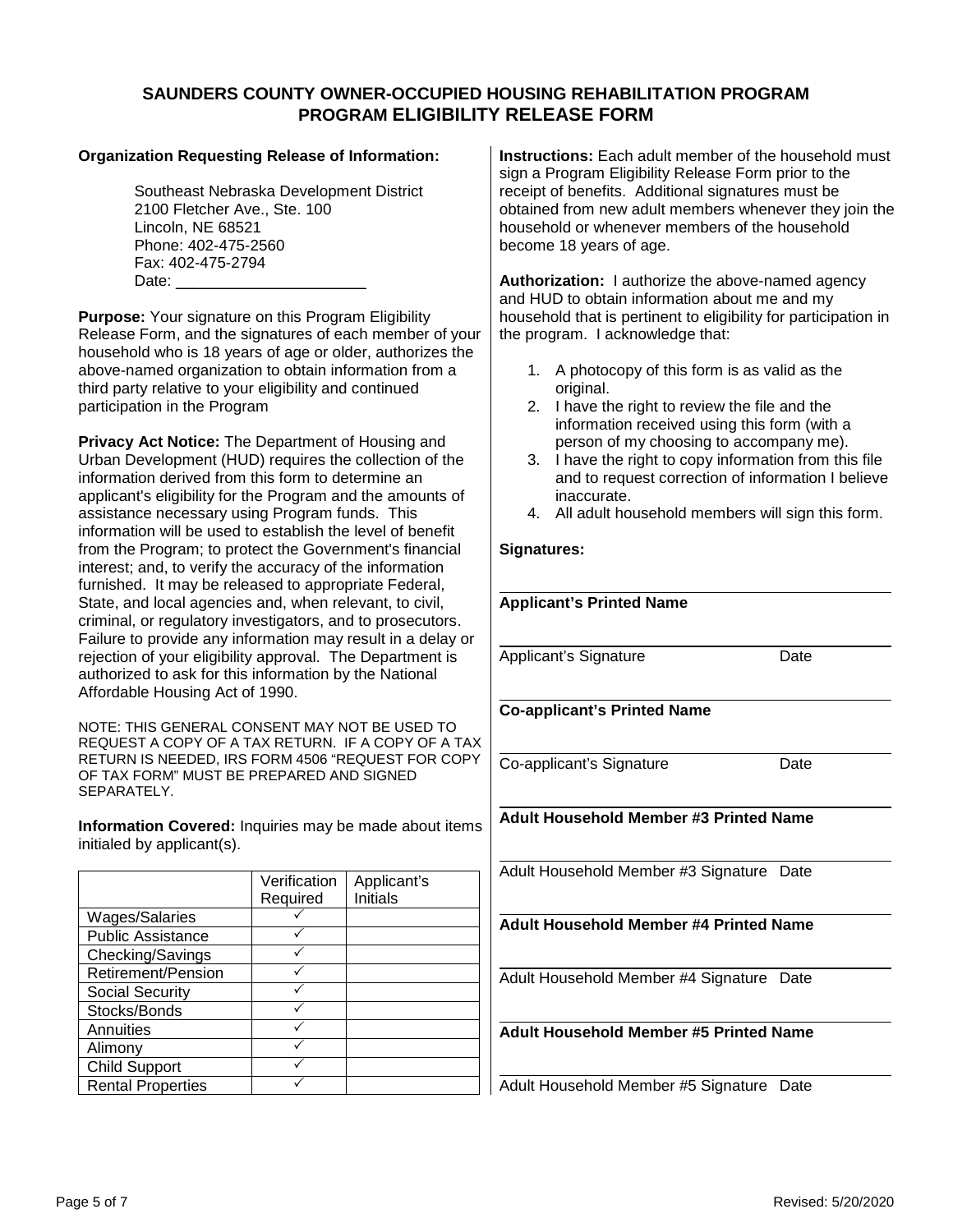# **UNITED STATES CITIZENSHIP ATTESTATION FORM**

For the purpose of complying with Neb. Rev. Stat. §§ 4-108 through 4-114, I attest as follows:

#### **Applicant**

 $\Box$  I am a citizen of the United States.

**OR**

 $\Box$  I am a qualified alien under the federal Immigration and Nationality Act, my immigration status and alien number are as follows:

, and I agree to provide a copy of my USCIS documentation upon request.

| Applicant's Printed Name:                           |                       |  |
|-----------------------------------------------------|-----------------------|--|
|                                                     | (first, middle, last) |  |
| Signature: <u>Contract Communication</u> Signature: |                       |  |
|                                                     |                       |  |
|                                                     |                       |  |
| Co-applicant                                        |                       |  |
| $\Box$ I am a citizen of the United States.         | OR                    |  |

 $\Box$  I am a qualified alien under the federal Immigration and Nationality Act, my immigration status and alien number are as follows:

 $\_\_$ , and I agree to provide a copy of my USCIS documentation upon request.

Co-applicant's Printed Name:

(first, middle, last)

Signature:

Date: <u>example</u>

**I/We hereby attest that my/our response and the information provided on this form and any related application for public benefits are true, complete and accurate and I/we understand that this information may be used to verify my/our lawful presence in the United States.**